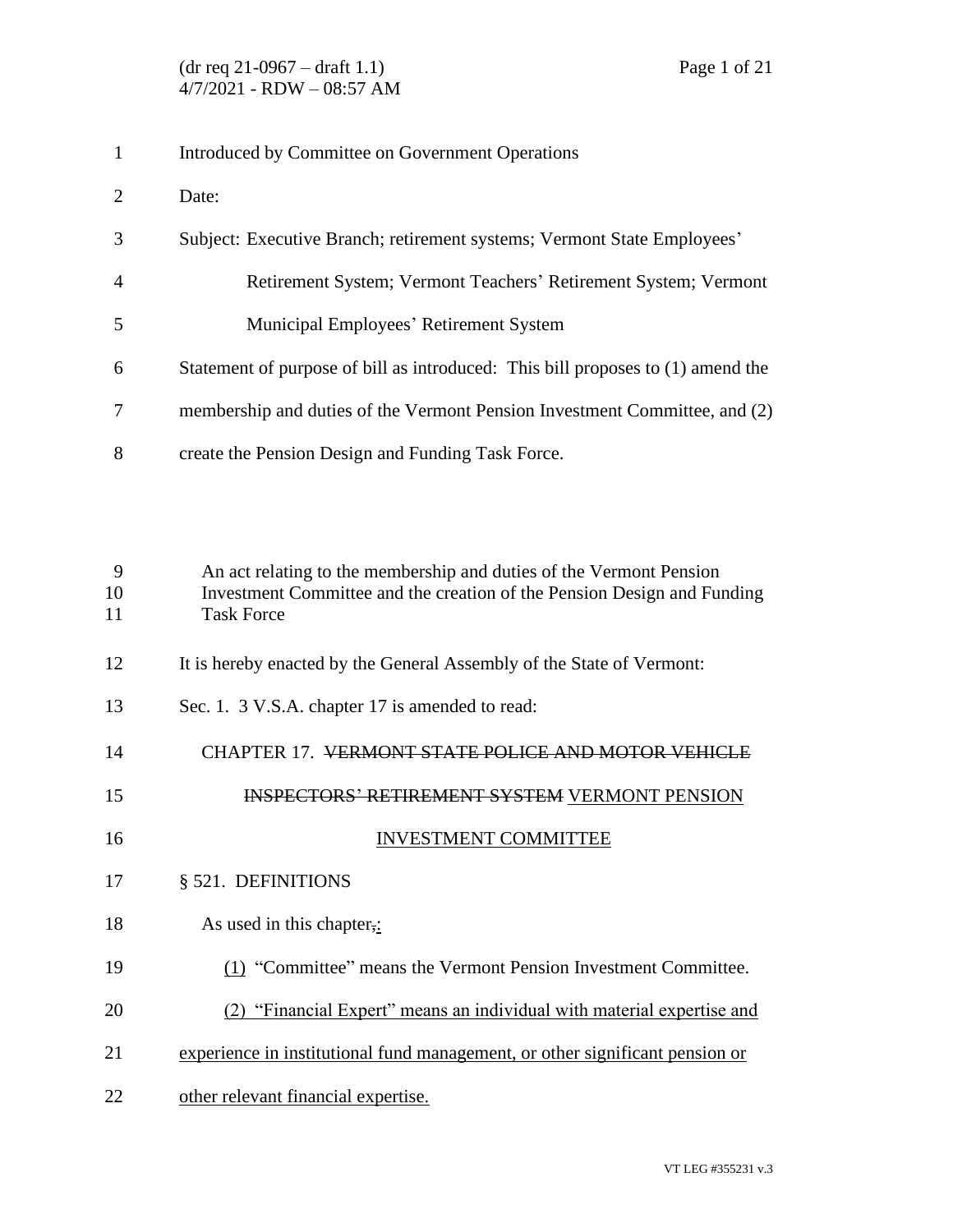| $\mathbf{1}$   | (3) "Independent" means an individual who does not have a direct or              |
|----------------|----------------------------------------------------------------------------------|
| $\overline{2}$ | indirect material interest in the Plans. "Independent" does not mean an          |
| 3              | individual, including an individual's spouse, parent, child, sibling, or in-law, |
| $\overline{4}$ | who has had a material direct or indirect economic relationship in the past five |
| 5              | years with the Plans, including as an employee, director, officer, consultant,   |
| 6              | owner of more than five percent of a publicly-traded entity, consultant,         |
| 7              | manager, or other material role with any entity servicing the Plans.             |
| 8              | (4) "Plans" means the State Teachers' Retirement System of Vermont,              |
| 9              | the Vermont State Employees' Retirement System, and the Vermont Municipal        |
| 10             | Employees' Retirement System pursuant to section 472 of this title, 16 V.S.A.    |
| 11             | § 1943, and 24 V.S.A. § 5063.                                                    |
| 12             | § 522. VERMONT PENSION INVESTMENT COMMITTEE                                      |
| 13             | (a) Members. There is created the Vermont Pension Investment                     |
| 14             | Committee to comprise seven 10 members as follows:                               |
| 15             | (1) one member and one alternate, who may or may not be trustees of              |
| 16             | the Board of the Vermont State Employees' Retirement System, elected by the      |
| 17             | employee and retiree members of that board the Board of the Vermont State        |
| 18             | Employees' Retirement System;                                                    |
| 19             | $(2)$ one member and one alternate, who may or may not be trustees of            |
| 20             | the Board of the State Teachers' Retirement System of Vermont, elected by the    |
| 21             | employee and retiree members of that the Board of the State Teachers'            |
| 22             | Retirement System of Vermont;                                                    |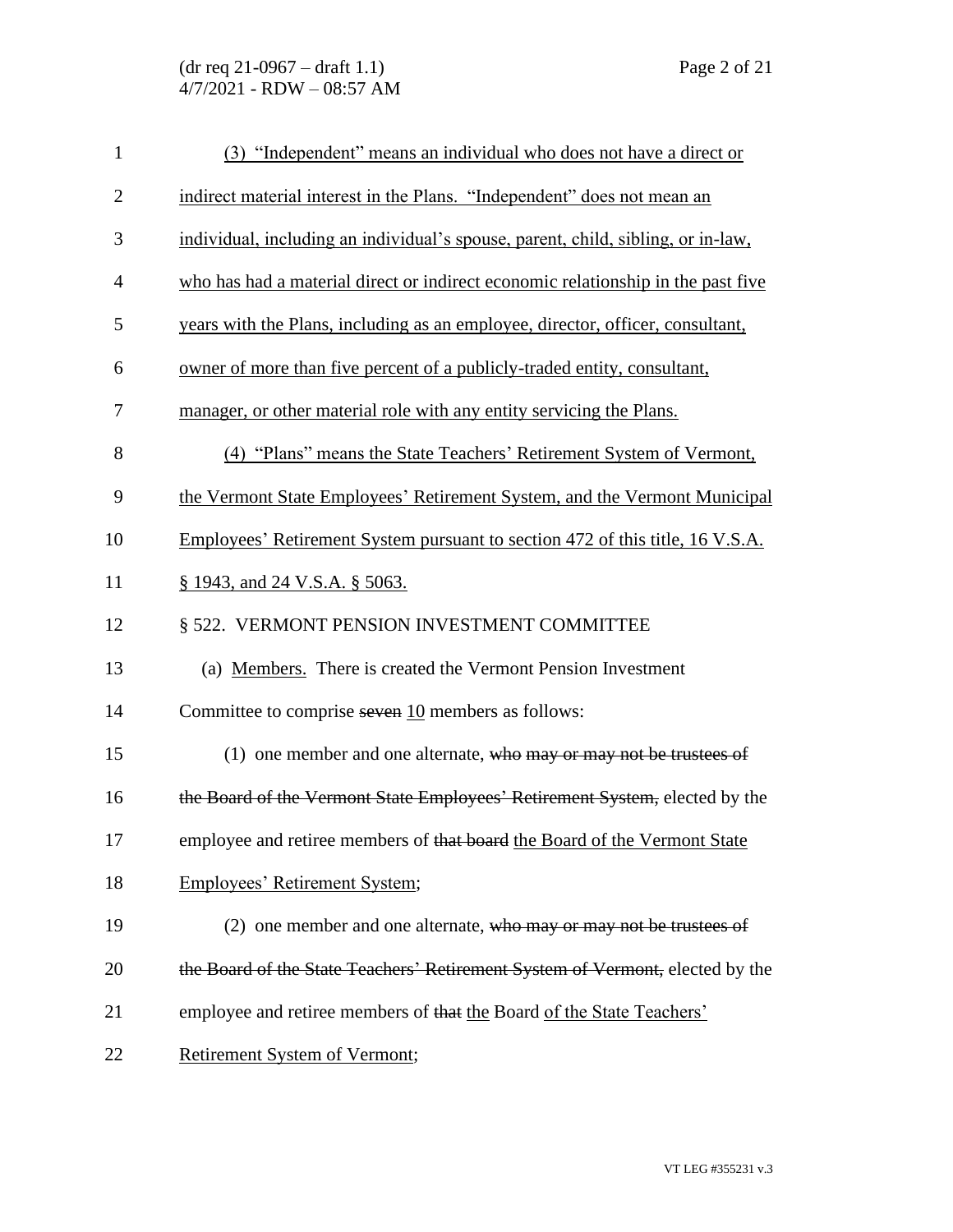| $\mathbf{1}$   | (3) one member and one alternate, who may or may not be trustees of                |
|----------------|------------------------------------------------------------------------------------|
| $\overline{2}$ | the Board of the Vermont Municipal Employees' Retirement System, elected           |
| 3              | by the municipal employee and municipal official members of that the Board         |
| $\overline{4}$ | of the Vermont Municipal Employees' Retirement System;                             |
| 5              | (4) two members and one alternate, who shall each be a financial expert            |
| 6              | and independent, appointed by the Governor;                                        |
| 7              | (5) the State Treasurer or designee, an ex-officio voting member; and              |
| 8              | (6) one member, appointed by the other $s\ddot{x}$ nine voting members of the      |
| 9              | Committee, who shall serve as Chair of the Committee and at the pleasure of        |
| 10             | the Committee;                                                                     |
| 11             | the Commissioner of Finance and Management or designee, an ex-                     |
| 12             | officio voting member;                                                             |
| 13             | (8) one municipal employer, who shall be independent, appointed by the             |
| 14             | Executive Director of the Vermont League of Cities and Towns; and                  |
| 15             | (9) one school employer, who shall be independent, appointed by the                |
| 16             | Vermont School Boards Association.                                                 |
| 17             | (b) Training. An authority responsible for electing or appointing a member         |
| 18             | or alternate shall consider the experience and knowledge of potential members      |
| 19             | and alternates consistent with the purposes of the Committee, and shall inform     |
| 20             | potential members and alternates that they shall participate in Members of the     |
| 21             | Committee shall be required to participate in onboarding and ongoing periodic      |
| 22             | training in investments, securities, and fiduciary responsibilities as directed by |
| 23             | the Committee. The Committee shall provide an annual report to the                 |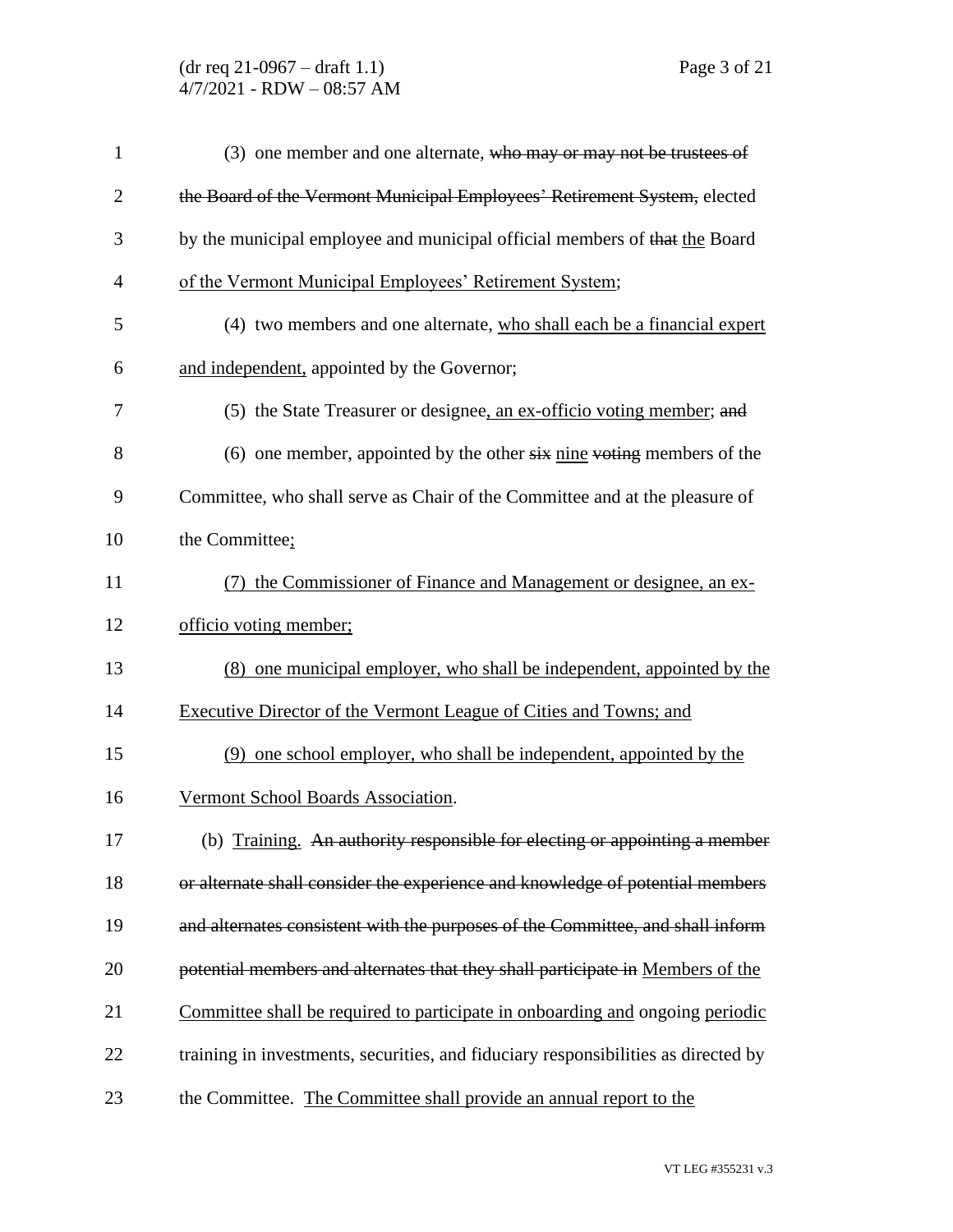| 1              | respective authorities responsible for electing and appointing members and       |
|----------------|----------------------------------------------------------------------------------|
| $\overline{2}$ | alternates regarding attendance at Committee meetings and relevant               |
| 3              | educational programs attended.                                                   |
| $\overline{4}$ | (c) Initially, one appointee and the alternate appointee of the Governor         |
| 5              | shall serve a two-year term, and the second appointee shall serve for a four-    |
| 6              | year term. Thereafter, the Governor's appointees and alternate appointee shall   |
| 7              | serve for four-year terms. Initially, the member and alternate chosen by the     |
| 8              | Vermont Municipal Employees' Retirement Board shall serve for a two-year         |
| 9              | term, the member and alternate chosen by the Vermont State Teachers'             |
| 10             | Retirement Board shall serve for a three-year term and the member and            |
| 11             | alternate chosen by the Vermont State Employees' Retirement Board shall          |
| 12             | serve for a four-year term. Thereafter, all members and alternates shall serve   |
| 13             | for four-year terms. Member terms.                                               |
| 14             | (1) Except as provided in subdivision (2) of this section and for the ex-        |
| 15             | officio members of the Committee, all members of the Committee shall serve       |
| 16             | staggered four-year terms. A vacancy created before the expiration of a term     |
| 17             | shall be filled in the same manner as the original appointment for the unexpired |
| 18             | portion of the term. A member appointed to fill a vacancy created before the     |
| 19             | expiration of a term shall not be deemed to have served a term for the purpose   |
| 20             | of this subsection. Members of the Committee shall be eligible for               |
| 21             | reappointment and shall serve not more than three terms.                         |
| 22             | (2) The Chair shall serve not more than 20 years on the Committee as a           |
| 23             | Chair or Committee member. If the Chair is unable to perform his or her          |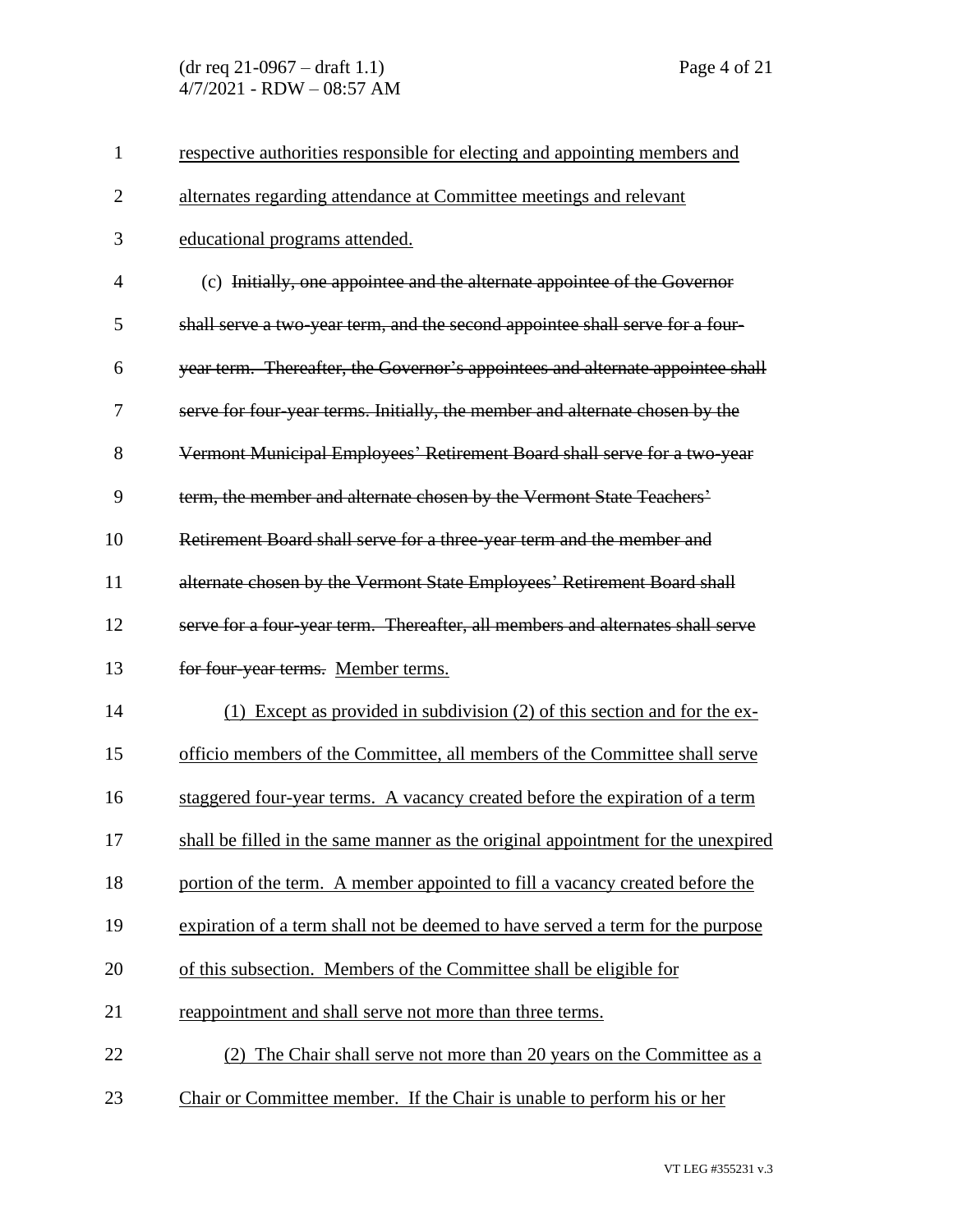| $\mathbf{1}$   | duties, the Committee shall elect an interim Chair who shall be a financial       |
|----------------|-----------------------------------------------------------------------------------|
| $\overline{2}$ | expert or independent.                                                            |
| 3              | (2) The Chair shall serve not more than twenty years on the Committee             |
| 4              | as a Chair or Committee member. If the Chair is unable to perform his or her      |
| 5              | duties, the Committee shall elect an interim Chair who shall be a financial       |
| 6              | expert or independent.                                                            |
| 7              | (3) Terms shall end on June 30 with new terms beginning on July 1.                |
| 8              | (4) Notwithstanding subdivision (3) of this subsection, members shall             |
| 9              | serve until their successors are appointed subject to the term limits provided in |
| 10             | this subsection.                                                                  |
| 11             | (d) Chair and Vice Chair.                                                         |
| 12             | (1) The Chair of the Vermont Pension Investment Committee shall be a              |
| 13             | nonvoting member, except in the case of a tie vote.                               |
| 14             | (2) The Vermont Pension Investment Committee shall elect a vice chair             |
| 15             | from among its members.                                                           |
| 16             | (e) The Vermont Pension Investment Committee shall elect a vice chair             |
| 17             | from among its members Eligibility.                                               |
| 18             | (1) No legislator who is currently serving in the General Assembly shall          |
| 19             | serve on the Commission.                                                          |
| 20             | All members appointed or elected to the Committee shall be State                  |
| 21             | residents. <b>[FOR COMMITTEE DISCUSSION]</b>                                      |
| 22             | (f) Four Meetings.                                                                |
| 23             | (1) Six members of the Committee shall constitute a quorum.                       |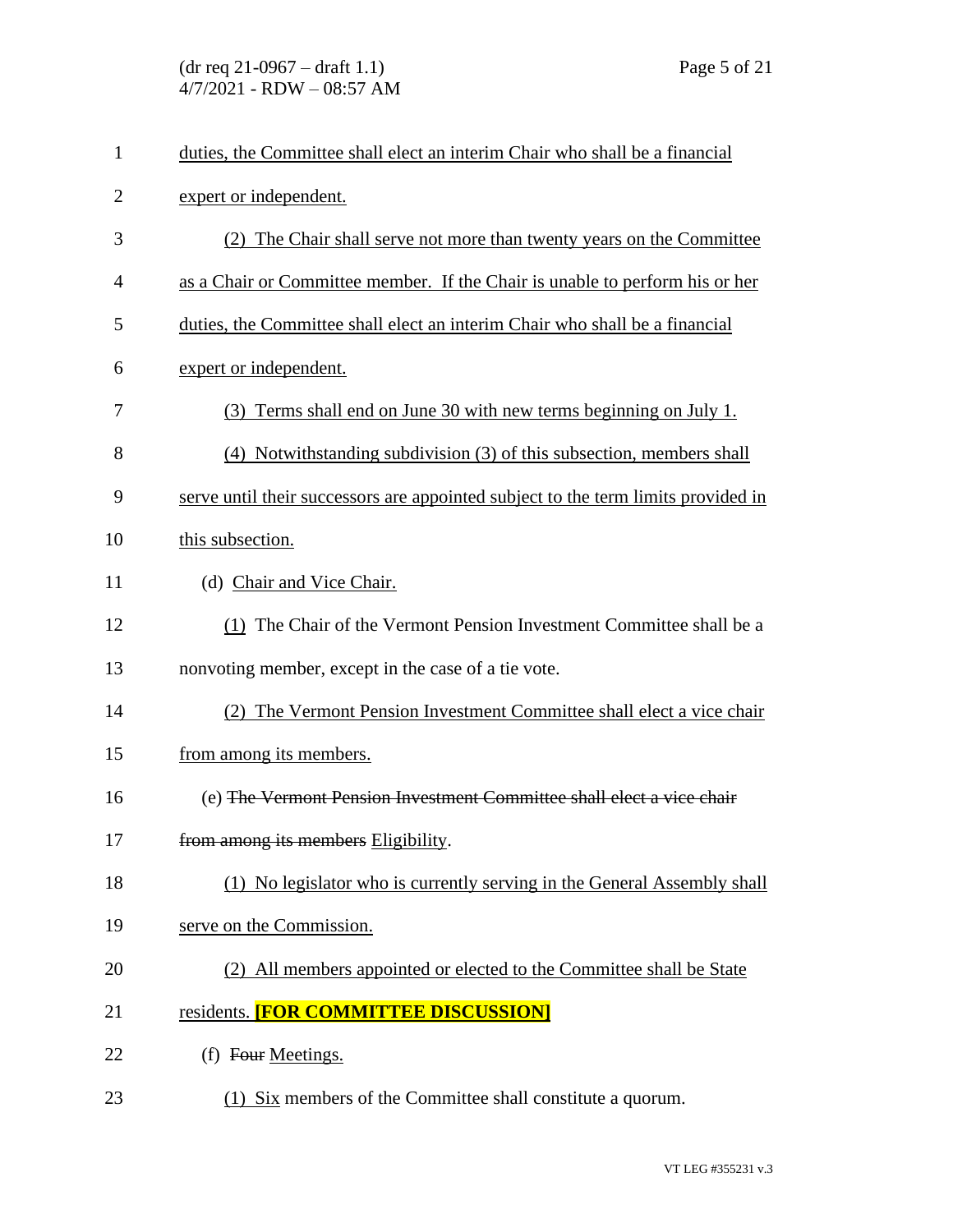| $\mathbf{1}$   | $(2)$ If a member is not in attendance, the alternate of that member shall     |
|----------------|--------------------------------------------------------------------------------|
| $\overline{2}$ | be eligible to act as a member of the Committee during the absence of the      |
| 3              | member.                                                                        |
| $\overline{4}$ | (3) Four Six concurring votes shall be necessary for a decision of the         |
| 5              | Committee at any meeting of the Committee. The Committee shall be attached     |
| 6              | to the Office of the State Treasurer for administrative support, and the       |
| 7              | expenses of the Committee and the Treasurer's office in support of the         |
| 8              | Committee shall be paid proportionately from the funds of the three retirement |
| 9              | systems and any individual municipalities that have been allowed to invest     |
| 10             | their retirement funds pursuant to subsection 523(a) of this title.            |
| 11             | (g) Leave time. Public employee members and alternates shall be granted        |
| 12             | reasonable leave time by their employers to attend Committee meetings and      |
| 13             | Committee-related educational programs.                                        |
| 14             | (h) The Committee shall provide an annual report to the respective             |
| 15             | authorities responsible for electing and appointing members and alternates     |
| 16             | regarding attendance at Committee meetings and relevant educational            |
| 17             | programs attended Compensation and reimbursements. Members and                 |
| 18             | alternates of the Committee who are not public employees shall be entitled to  |
| 19             | compensation as set forth in 32 V.S.A. § 1010 and reimbursement for all        |
| 20             | necessary expenses that they may incur through service on the Committee from   |
| 21             | the funds of the retirement systems. The Chair of the Committee may be         |
| 22             | compensated from the funds at a level not to exceed one-third of the salary of |
| 23             | the State Treasurer, as determined by the other members of the Committee.      |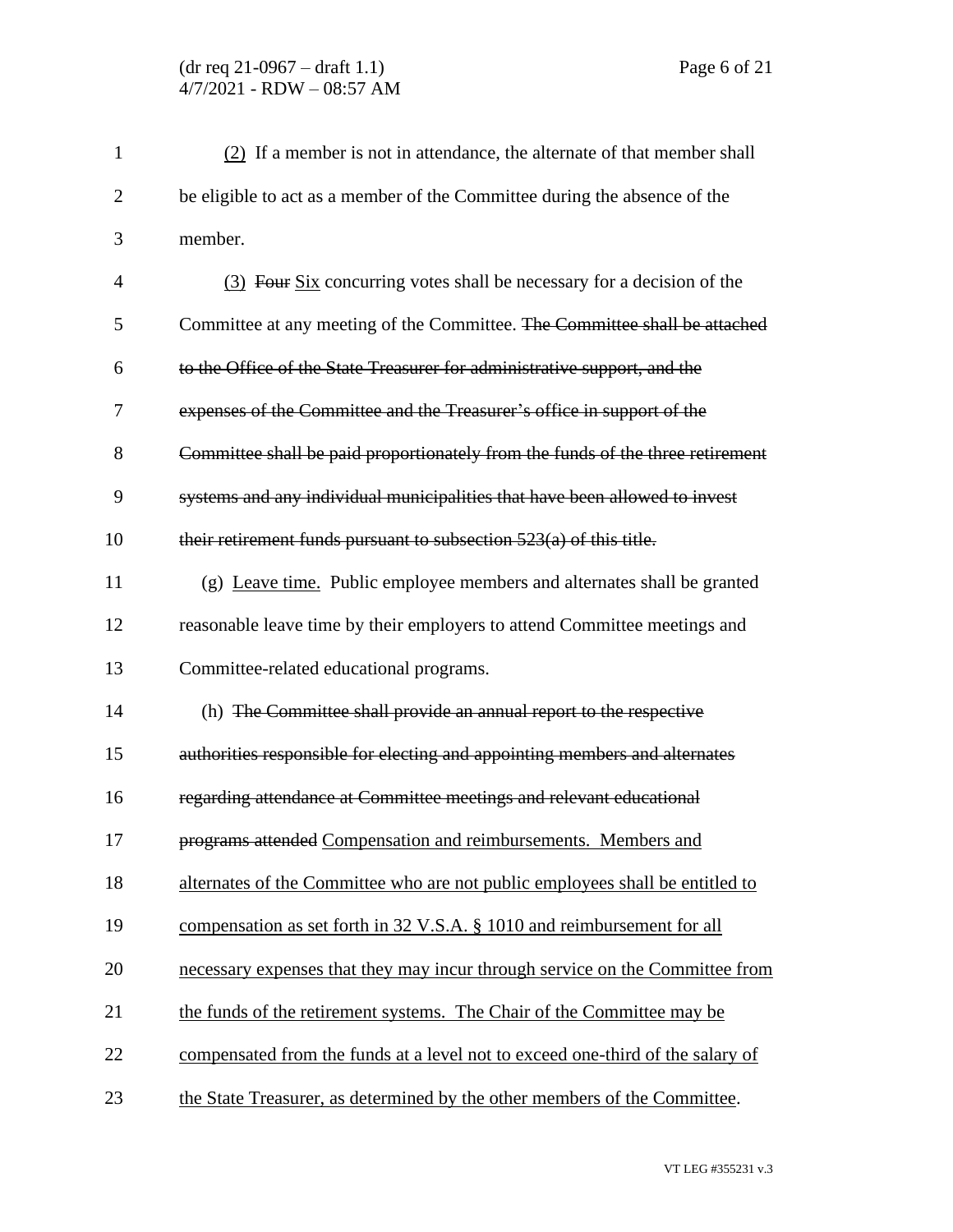| $\mathbf{1}$   | (i) A vacancy of an elected or appointed member or alternate shall be filled      |
|----------------|-----------------------------------------------------------------------------------|
| $\overline{2}$ | for the remainder of the term by the authority responsible for electing or        |
| 3              | appointing that member or alternate Administrative and legal support. The         |
| $\overline{4}$ | Committee shall be attached to the Office of the State Treasurer for              |
| 5              | administrative support, and the expenses of the Committee and the Treasurer's     |
| 6              | office in support of the Committee shall be paid proportionately from the funds   |
| 7              | of the three retirement systems and any individual municipalities that have       |
| 8              | been allowed to invest their retirement funds pursuant to subsection 523(a) of    |
| 9              | this title. The Attorney General shall serve as legal advisor to the Committee.   |
| 10             | § 523. VERMONT PENSION INVESTMENT COMMITTEE; DUTIES                               |
| 11             | (a) General. The Vermont Pension Investment Committee shall be                    |
| 12             | responsible for the investment of the assets of the State Teachers' Retirement    |
| 13             | System of Vermont, the Vermont State Employees' Retirement System, and            |
| 14             | the Vermont Municipal Employees' Retirement System pursuant to section            |
| 15             | 472 of this title, 16 V.S.A. § 1943, and 24 V.S.A. § 5063. The Committee          |
| 16             | shall strive to maximize total return on investment, within acceptable levels of  |
| 17             | risk for public retirement systems, in accordance with the standards of care      |
| 18             | established by the prudent investor rule under 14A V.S.A. § 902. The              |
| 19             | Committee may, in its discretion, subject to approval by the Attorney General,    |
| 20             | also enter into agreements with municipalities administering their own            |
| 21             | retirement systems to invest retirement funds for those municipal pension         |
| 22             | plans. The State Treasurer shall serve as the custodian of the funds of all three |
| 23             | retirement systems. The Committee may, in its discretion, also enter into         |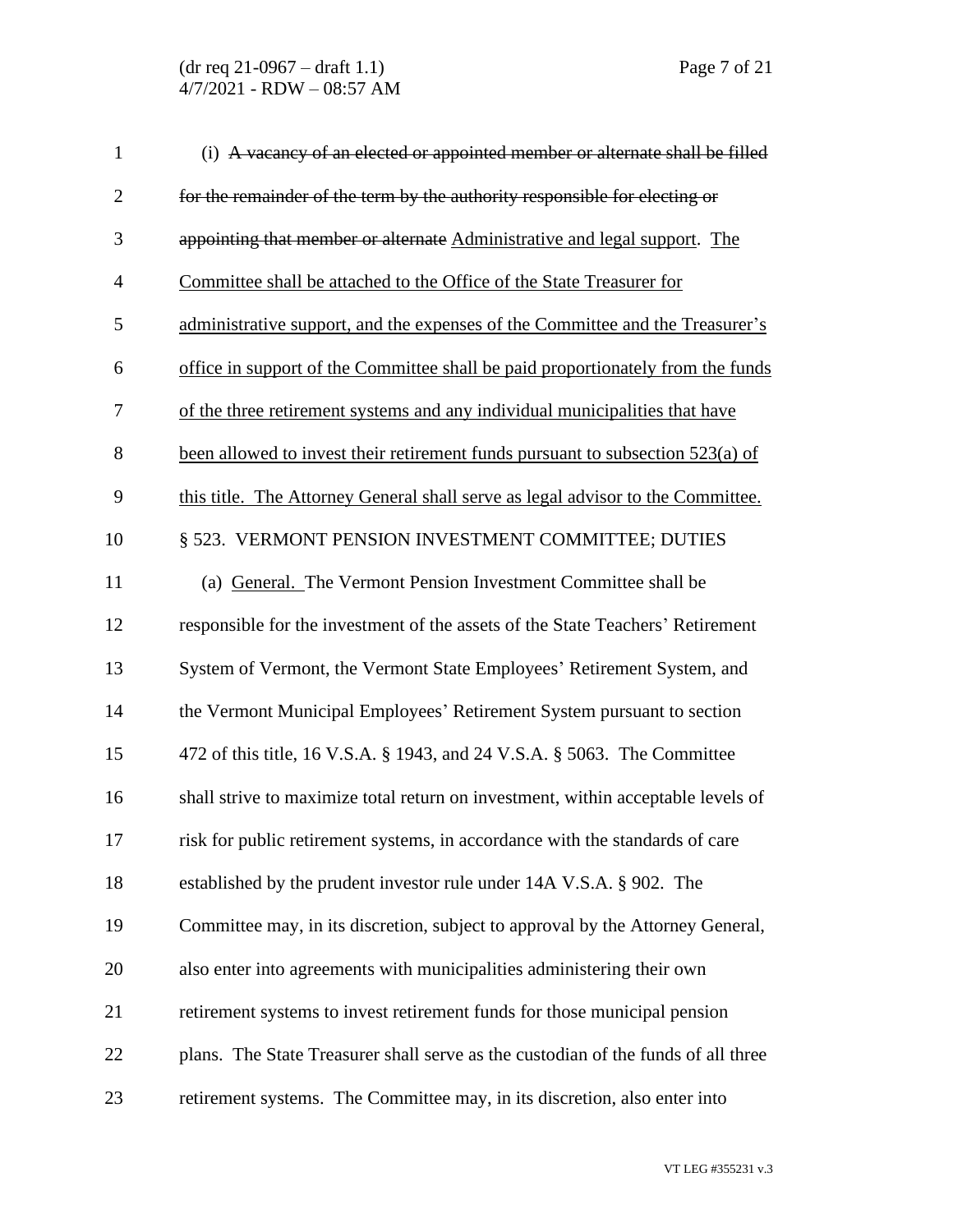| $\mathbf{1}$   | agreements with the State Treasurer to invest the State Employees'                |
|----------------|-----------------------------------------------------------------------------------|
| $\overline{2}$ | Postemployment Benefits Trust Fund, established in 3 V.S.A. § 479a, and the       |
| 3              | Retired Teachers' Health and Medical Benefits Fund, established in 16 V.S.A.      |
| 4              | § 1944b.                                                                          |
| 5              | (b) Members and alternates of the Committee who are not public employees          |
| 6              | shall be entitled to compensation as set forth in 32 V.S.A. § 1010 and            |
| 7              | reimbursement for all necessary expenses that they may incur through service      |
| 8              | on the committee from the funds of the retirement systems. The Chair of the       |
| 9              | Committee may be compensated from the funds at a level not to exceed one-         |
| 10             | third of the salary of the State Treasurer, as determined by the other members    |
| 11             | of the Committee Powers and Duties. The Committee shall have the following        |
| 12             | duties:                                                                           |
| 13             | (1) Set the following actuarial assumptions:                                      |
| 14             | (A) the investment rate of return;                                                |
| 15             | (B) the inflation rate; and                                                       |
| 16             | the smoothing rate method used for the actuarial valuation of<br>(C)              |
| 17             | assets and returns.                                                               |
| 18             | Not more than 90 days after the end of each fiscal year, conduct an               |
| 19             | asset allocation study that reviews the expected return of each fund, including a |
| 20             | risk analysis using best practices methodologies to estimate potential risks to   |
| 21             | the fund's asset values over a five-, 10-, and 20-year period, and the remainder  |
| 22             | of the statutory amortization period. The study shall be submitted to the         |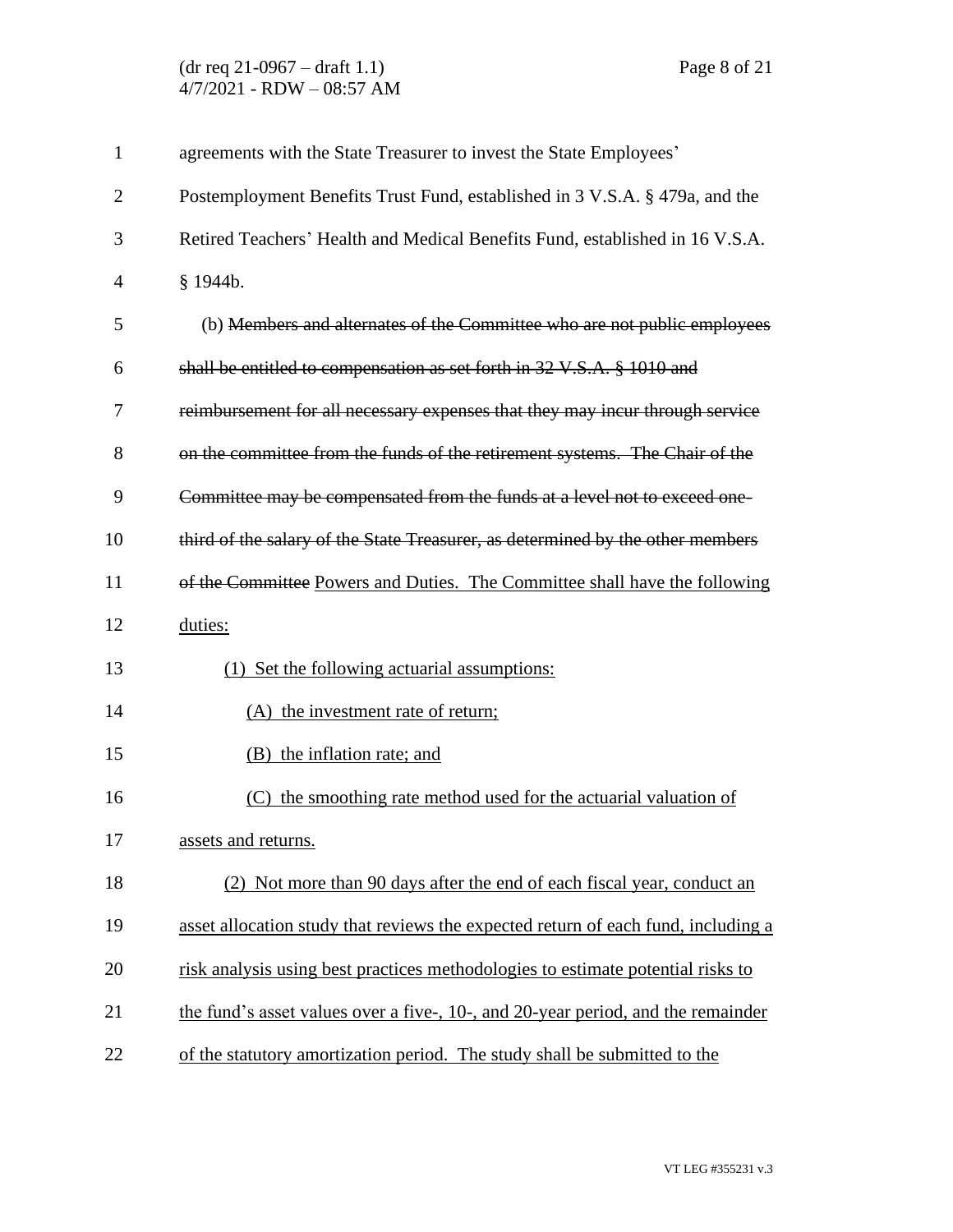(dr req 21-0967 – draft 1.1) Page 9 of 21 4/7/2021 - RDW – 08:57 AM

| $\mathbf{1}$   | General Assembly and the Office of the Governor and made publicly available        |
|----------------|------------------------------------------------------------------------------------|
| $\overline{2}$ | on the State Treasurer's website within 10 days of completion.                     |
| 3              | (c) Recordkeeping. The Committee shall keep a record of all its                    |
| $\overline{4}$ | proceedings, which shall be open for public inspection.                            |
| 5              | (d) Policies. The Committee shall formulate policies and procedures                |
| 6              | deemed necessary and appropriate to carry out its functions, including a           |
| 7              | written statement of the responsibilities of and expectations for the Chair of the |
| 8              | Committee and standards of conduct for members and employees of the                |
| 9              | Committee in order to maintain and promote public confidence in the integrity      |
| 10             | of the Board and Committee. The standard of conduct policies shall prohibit        |
| 11             | members and employees from receiving or soliciting any gift, including meals,      |
| 12             | alcoholic beverages, travel fare, room and board, or any other thing of value,     |
| 13             | tangible or intangible, from any vendor or potential vendor of investment          |
| 14             | services, management services, brokerage services, and other services to the       |
| 15             | Committee.                                                                         |
| 16             | (e) The Attorney General shall serve as legal advisor to the Committee             |
| 17             | Contracts.                                                                         |
| 18             | (f) Contracts approved by the Committee and related documents may be               |
| 19             | executed by the Chair, or in the Chair's absence, the Vice Chair.                  |
| 20             | (f) Asset and liability study. Beginning on July 1, 2022, and every three          |
| 21             | years thereafter, based on the most recent actuarial valuations of each Plan, the  |
| 22             | Committee shall study the assets and liabilities of each Plan over a 20-year       |
| 23             | period. The study shall:                                                           |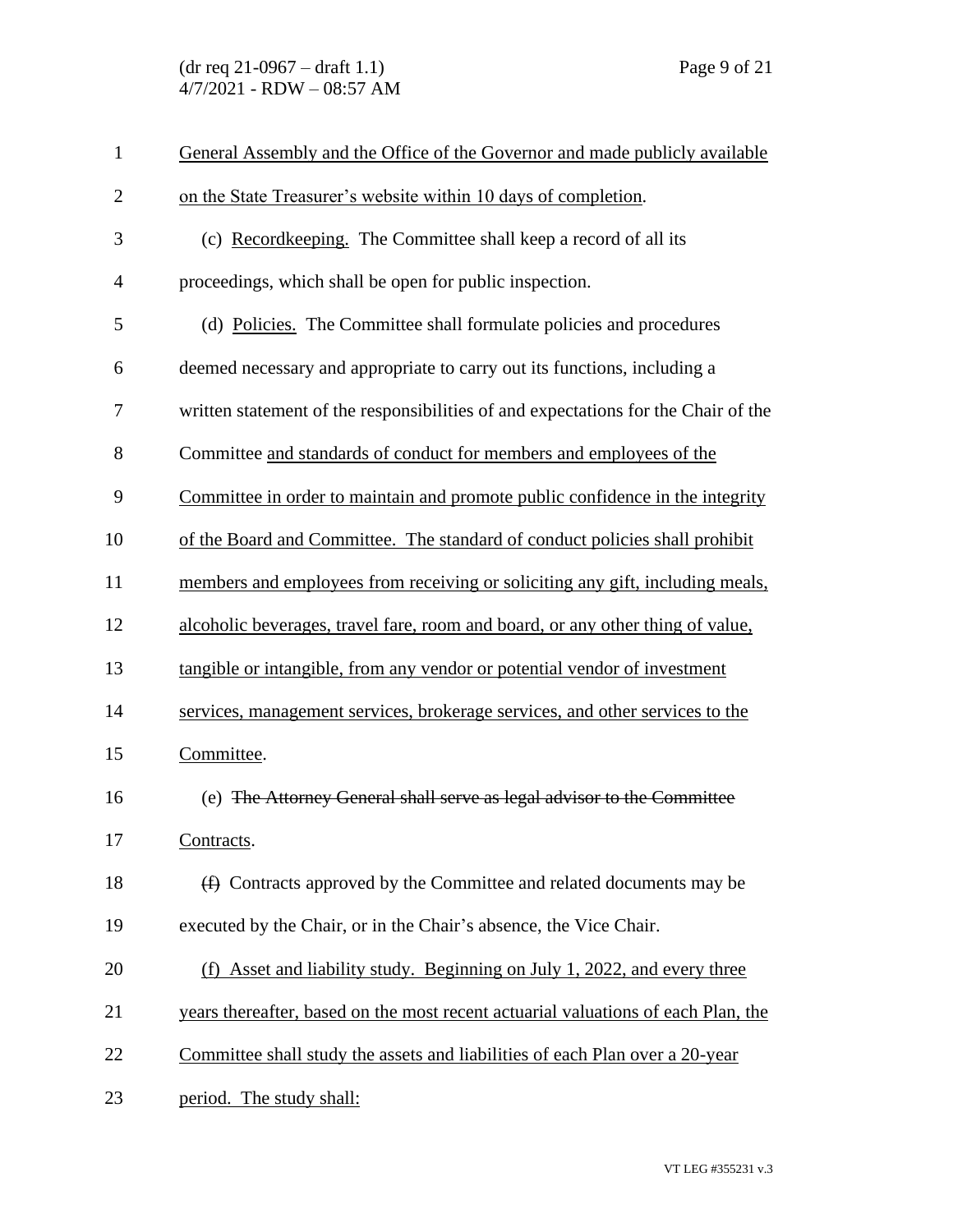(dr req 21-0967 – draft 1.1) Page 10 of 21 4/7/2021 - RDW – 08:57 AM

| $\mathbf{1}$   | (1) project the expected path of the key indicators of each Plan's                |
|----------------|-----------------------------------------------------------------------------------|
| $\overline{2}$ | financial health based on all current actuarial and investment assumptions,       |
| 3              | current contribution and benefit policies, including the Plans' mark to market    |
| $\overline{4}$ | funded ratio, actuarially required contributions by source, payout ratio, and     |
| 5              | related liquidity obligations; and                                                |
| 6              | (2) project the effect on each Plan's financial health resulting from:            |
| 7              | (A) possible material deviations from Plan assumptions in investment              |
| 8              | assumptions, including returns versus those expected and embedded in the          |
| 9              | actuary's estimate of actuarially required contributions and any material         |
| 10             | changes in capital markets volatility; and                                        |
| 11             | (B) possible material deviations from key plan actuarial assumptions,             |
| 12             | including retiree longevity, potential benefit increases, and inflation.          |
| 13             | (g) Changes to actuarial rate of return. Notwithstanding any other                |
| 14             | provision of law to the contrary, Any changes to the actuarial rate of return     |
| 15             | shall be made at a joint meeting of by the Committee and the appropriate          |
| 16             | Retirement Board. The Board and Committee shall review the                        |
| 17             | recommendations of the actuary and the investment consultant. A change to an      |
| 18             | actuarial rate of return shall be by joint resolution of the Board and Committee. |
| 19             | Each body shall vote according to its own procedures. In the event that the       |
| 20             | Board and Committee are unable to agree on an actuarial rate of return, the       |
| 21             | existing assumed rate of return shall remain in effect.                           |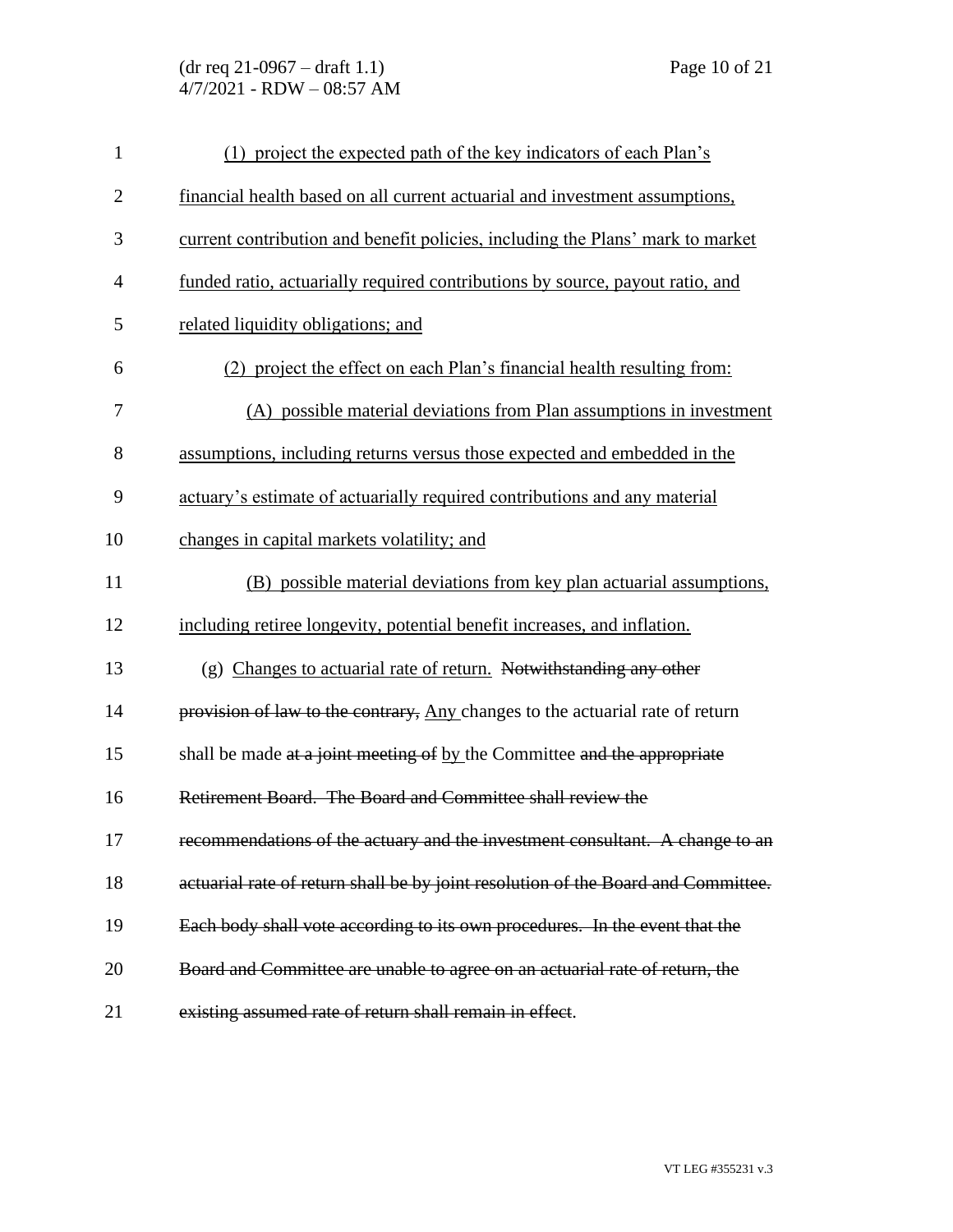| $\mathbf{1}$   | (h) Annual reports. Beginning on January 15, 2022, and every year                              |
|----------------|------------------------------------------------------------------------------------------------|
| $\mathbf{2}$   | thereafter, the Committee shall submit to the House and Senate Committees on                   |
| 3              | <b>Government Operations:</b>                                                                  |
| $\overline{4}$ | (1) a report on the performance of each Plan versus its benchmark over                         |
| 5              | three-, five-, seven-, and ten-year period, and the funding ratio of each plan to              |
| 6              | each plan beneficiary at the end of each fiscal year; and                                      |
| 7              | (2) a report on the status of the funding and investment performance of                        |
| 8              | each Plan and any relevant information from the asset liability and scenario                   |
| 9              | testing completed during the prior fiscal year.                                                |
| 10             | Sec. 2. VERMONT PENSION INVESTMENT COMMITTEE;                                                  |
| 11             | <b>TRANSITION OF MEMBER TERMS</b>                                                              |
| 12             | The transition of the member terms of the Vermont Pension Investment                           |
| 13             | Committee, created in Sec. 1 of this act, are as follows:                                      |
| 14             | $(1)$ Beginning on July 1, 2021, members shall be appointed to fill the                        |
| 15             | new member seats established in $3 \text{ V.S.A.}$ $\S$ $522(a)(7)-(9)$ in Sec. 1 of this act. |
| 16             | (2) Members serving on the Committee as of the date of enactment of                            |
| 17             | this act shall serve until the June 30 in the year prior to the expiration of their            |
| 18             | current terms, or June 30, 2023, whichever is earlier. Current members may be                  |
| 19             | reappointed if they meet the eligibility, qualification, and term limit                        |
| 20             | requirements of 3 V.S.A. § 522 in Sec. 1 of this act.                                          |
| 21             | Sec. 3. VERMONT PENSION INVESTMENT COMMITTEE; FISCAL                                           |
| 22             | YEAR 2023 REPORTS                                                                              |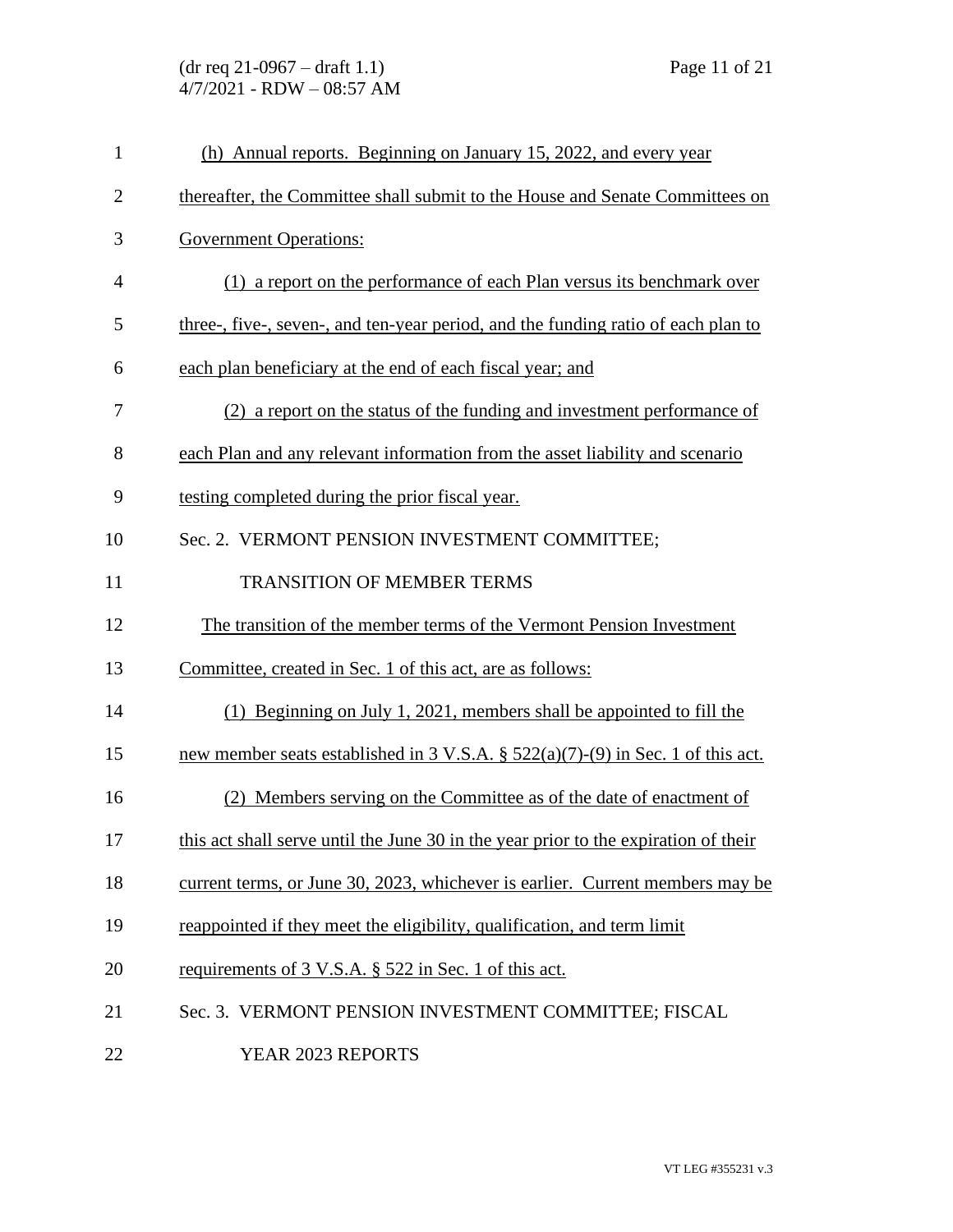| $\mathbf{1}$   | (a) On or before January 15, 2022, the Committee shall develop a written        |
|----------------|---------------------------------------------------------------------------------|
| $\overline{2}$ | policy for implementing the asset allocation study and the asset and liability  |
| 3              | study required by 3 V.S.A. § 523 and shall make the policy publicly available   |
| 4              | on the Committee's website.                                                     |
| 5              | (b) On or before July 1, 2021, the Committee shall hire an independent          |
| 6              | third party to review and report on the operations of the Committee and the     |
| 7              | Retirement Division of the Treasurer's Office and make recommendations on       |
| 8              | best practices and necessary actions to transfer the Committee to a standalone  |
| 9              | entity. The report shall include a review of budgetary authority, frequency of  |
| 10             | trainings, transfer or hiring of personnel, and compensation. On or before      |
| 11             | January 15, 2022, the Committee shall submit a copy of the report to the House  |
| 12             | and Senate Committees on Government Operations.                                 |
| 13             | Sec. 4. 3 V.S.A. § 471 is amended to read:                                      |
| 14             | § 471. RETIREMENT BOARD; MEDICAL BOARD; ACTUARY; RATES                          |
| 15             | OF CONTRIBUTION; SAFEKEEPING OF SECURITIES                                      |
| 16             | * * *                                                                           |
| 17             | (j) The Retirement Board shall designate an actuary who shall be the            |
| 18             | technical advisor of the Board on matters regarding the operation of the Fund   |
| 19             | of the Retirement System, and shall perform such other duties as are required   |
| 20             | in connection therewith. Immediately after the establishment of the Retirement  |
| 21             | System, the Retirement Board shall adopt for the Retirement System such         |
| 22             | mortality and service tables as shall be deemed necessary and shall certify the |
| 23             | rates of contribution payable under the provisions of this subchapter. At least |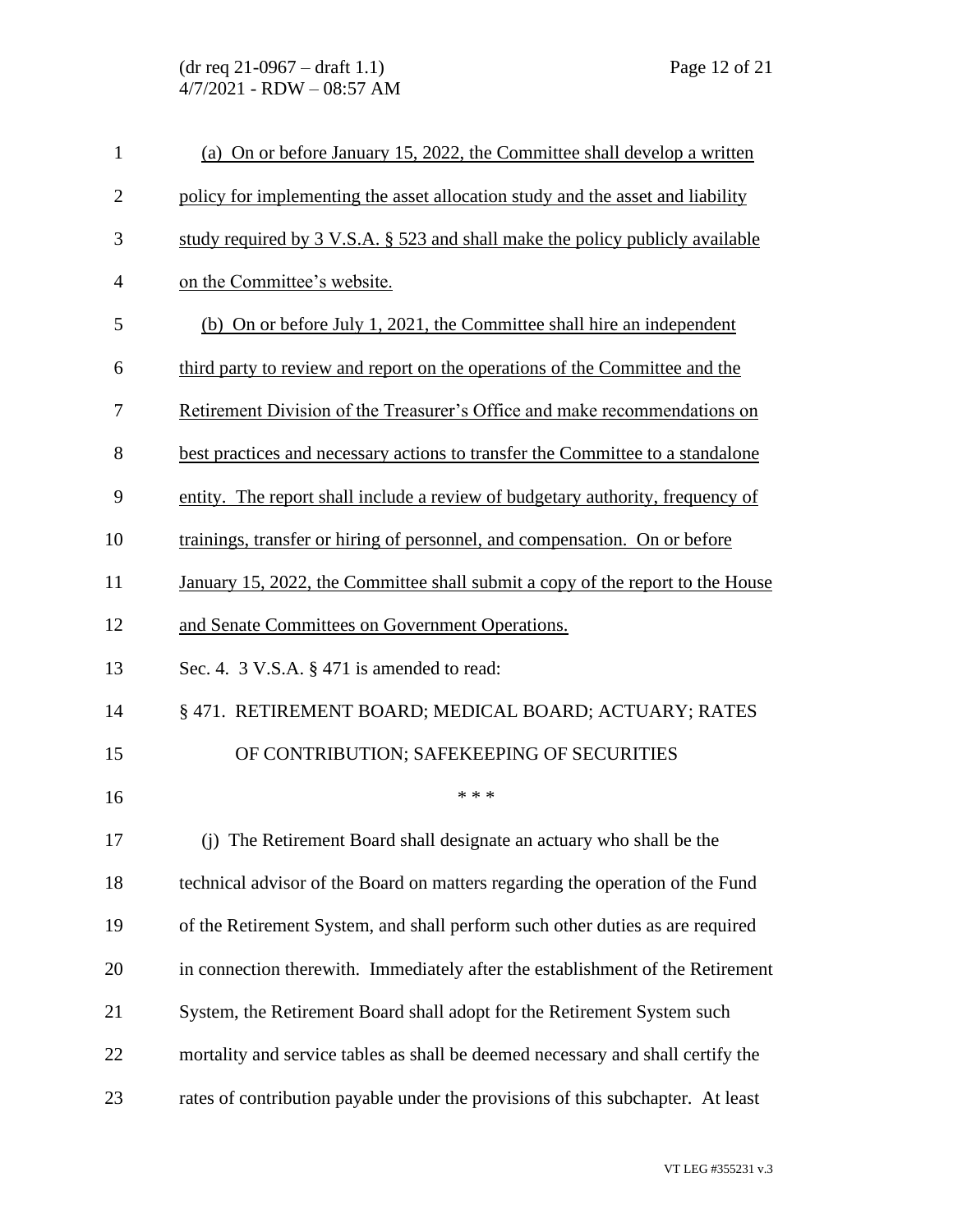(dr req 21-0967 – draft 1.1) Page 13 of 21 4/7/2021 - RDW – 08:57 AM

| $\mathbf{1}$   | once in each five-year three-year period following the establishment of the    |
|----------------|--------------------------------------------------------------------------------|
| $\overline{2}$ | System, the actuary shall make an actuarial investigation into the mortality,  |
| 3              | service, and compensation experience of the members and beneficiaries of the   |
| $\overline{4}$ | Retirement System, and taking into account the results of such investigation,  |
| 5              | the Retirement Board shall adopt for the Retirement System such mortality,     |
| 6              | service, and other tables as shall be deemed necessary and shall certify the   |
| 7              | rates of contribution payable under the provisions of this subchapter.         |
| 8              | * * *                                                                          |
| 9              | Sec. 5. $3$ V.S.A. $\S$ 472 is amended to read:                                |
| 10             | § 472. INVESTMENTS; INTEREST RATE; DISBURSEMENTS                               |
| 11             | * * *                                                                          |
| 12             | (d) Except as otherwise herein provided, no trustee and no employee of the     |
| 13             | Board or member of the Committee shall have any direct interest in the gains   |
| 14             | or profits of any investment made by the Committee; nor shall any trustee or   |
| 15             | employee of the Board or the Committee, directly or indirectly, for himself or |
| 16             | herself or as an agent, in any manner use the same except to make such current |
| 17             | and necessary payments as are authorized by the Board or Committee; nor        |
| 18             | shall any trustee or employee of the Board or the Committee become an          |
| 19             | endorser or surety, or in any manner an obligor, for the monies loaned to or   |
| 20             | borrowed from the Board. The Treasurer, with the approval of the Board and     |
| 21             | the Committee, shall adopt by rule standards of conduct for trustees, members  |
| 22             | of the Committee, and employees of the Board and Committee in order to         |
| 23             | maintain and promote public confidence in the integrity of the Board and       |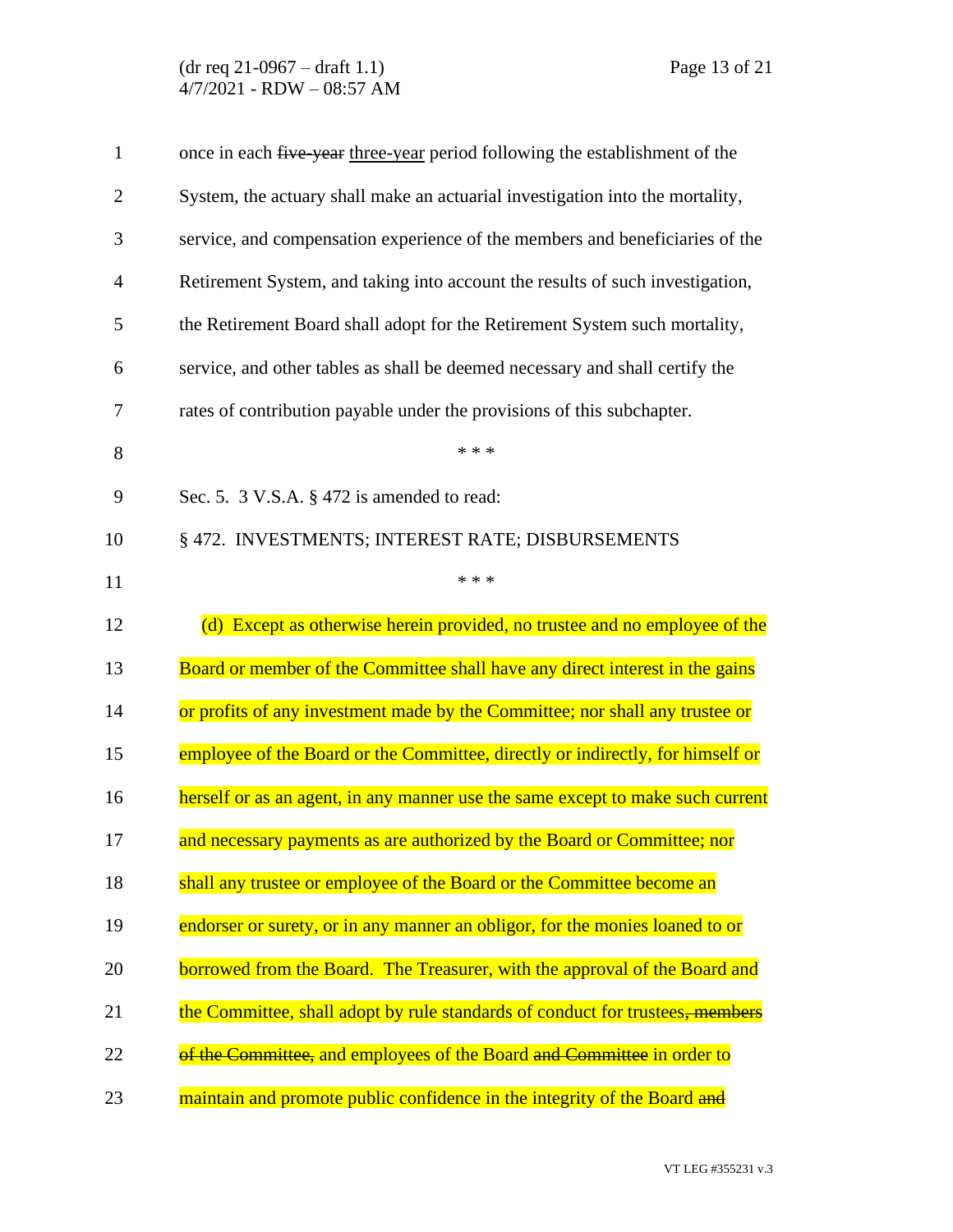(dr req 21-0967 – draft 1.1) Page 14 of 21 4/7/2021 - RDW – 08:57 AM

| $\mathbf{1}$   | Committee. Such rules shall prohibit trustees and employees from receiving or    |
|----------------|----------------------------------------------------------------------------------|
| $\overline{2}$ | soliciting any gift, including meals, alcoholic beverages, travel fare, room and |
| 3              | board, or any other thing of value, tangible or intangible, from any vendor or   |
| $\overline{4}$ | potential vendor of investment services, management services, brokerage          |
| 5              | services, and other services to the Board or Committee. [FOR COMMITTEE           |
| 6              | <b>DISCUSSION]</b>                                                               |
| 7              | Sec. 6. 16 V.S.A. $\S$ 1942 is amended to read:                                  |
| 8              | § 1942. BOARD OF TRUSTEES; MEDICAL BOARD; ACTUARY; RATE                          |
| 9              | OF CONTRIBUTION; SAFEKEEPING OF SECURITIES                                       |
| 10             | * * *                                                                            |
| 11             | (m) Immediately after the establishment of the System, the actuary shall         |
| 12             | make such investigation of the mortality, service, and compensation experience   |
| 13             | of the members of the System, as the actuary shall recommend and the Board       |
| 14             | shall authorize, for the purpose of determining the proper mortality and service |
| 15             | tables to be prepared and submitted to the Board for adoption. Having regard     |
| 16             | to such investigation and recommendation, the Board shall adopt for the          |
| 17             | System such mortality and service tables as shall be deemed necessary, and       |
| 18             | shall certify the rates of contribution payable under the provisions of this     |
| 19             | chapter. At least once in each five year three-year period following the         |
| 20             | establishment of the system System, the actuary shall make an actuarial          |
| 21             | investigation into the mortality, service, and compensation experience of the    |
| 22             | members and beneficiaries of the System, and taking into account the results of  |
| 23             | such investigation, the Board shall adopt for the System such mortality,         |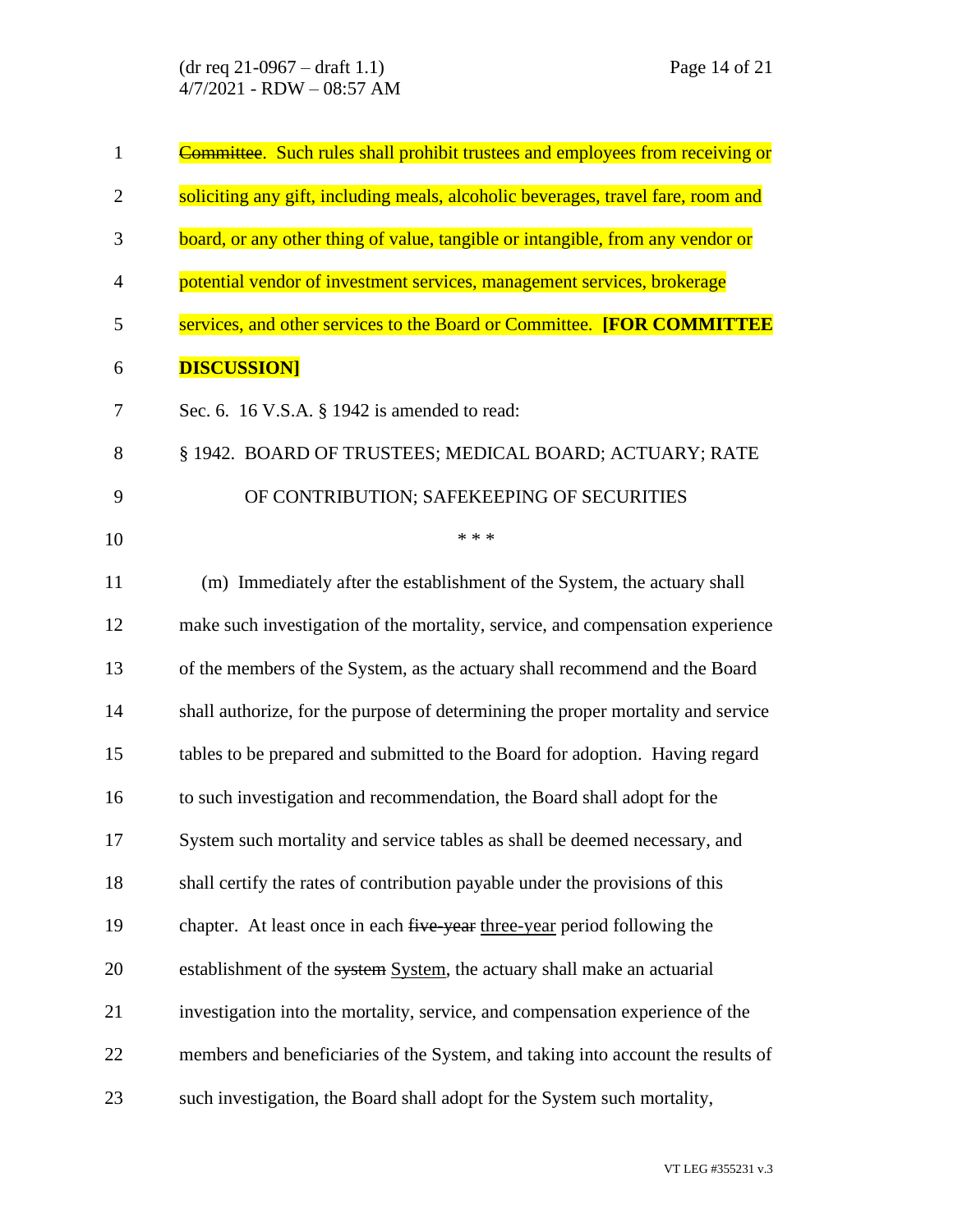| $\mathbf{1}$   | service, and other tables as shall be deemed necessary and shall certify the    |
|----------------|---------------------------------------------------------------------------------|
| $\overline{2}$ | rates of contribution payable under the provisions of this chapter.             |
| 3              | * * *                                                                           |
| 4              | Sec. 7. 16 V.S.A. § 1943 is amended to read:                                    |
| 5              | § 1943. INVESTMENTS; INTEREST RATE; DISBURSEMENTS                               |
| 6              | * * *                                                                           |
| 7              | (d) Except as otherwise provided in this section, no trustee and no             |
| 8              | employee of the Board or member of the Vermont Pension Investment               |
| 9              | Committee shall have any direct interest in the gains or profits of any         |
| 10             | investment made by the Committee; nor shall any trustee or employee of the      |
| 11             | Board or Committee, directly or indirectly, for himself or herself or as an     |
| 12             | agent, in any manner use the same except to make such current and necessary     |
| 13             | payments as are authorized by the Board or Committee; nor shall any trustee or  |
| 14             | employee of the Board or Committee become an endorser or surety, or in any      |
| 15             | manner an obligor, for the monies loaned to or borrowed from the Board. The     |
| 16             | State Treasurer, with the approval of the Board and the Committee, shall adopt  |
| 17             | by rule standards of conduct for trustees and employees of the Board in order   |
| 18             | to maintain and promote public confidence in the integrity of the Board. Such   |
| 19             | rules shall prohibit trustees, members of the Committee, and employees from     |
| 20             | receiving or soliciting any gift, including meals, alcoholic beverages, travel  |
| 21             | fare, room and board, or any other thing of value, tangible or intangible, from |
| 22             | any vendor or potential vendor of investment services, management services,     |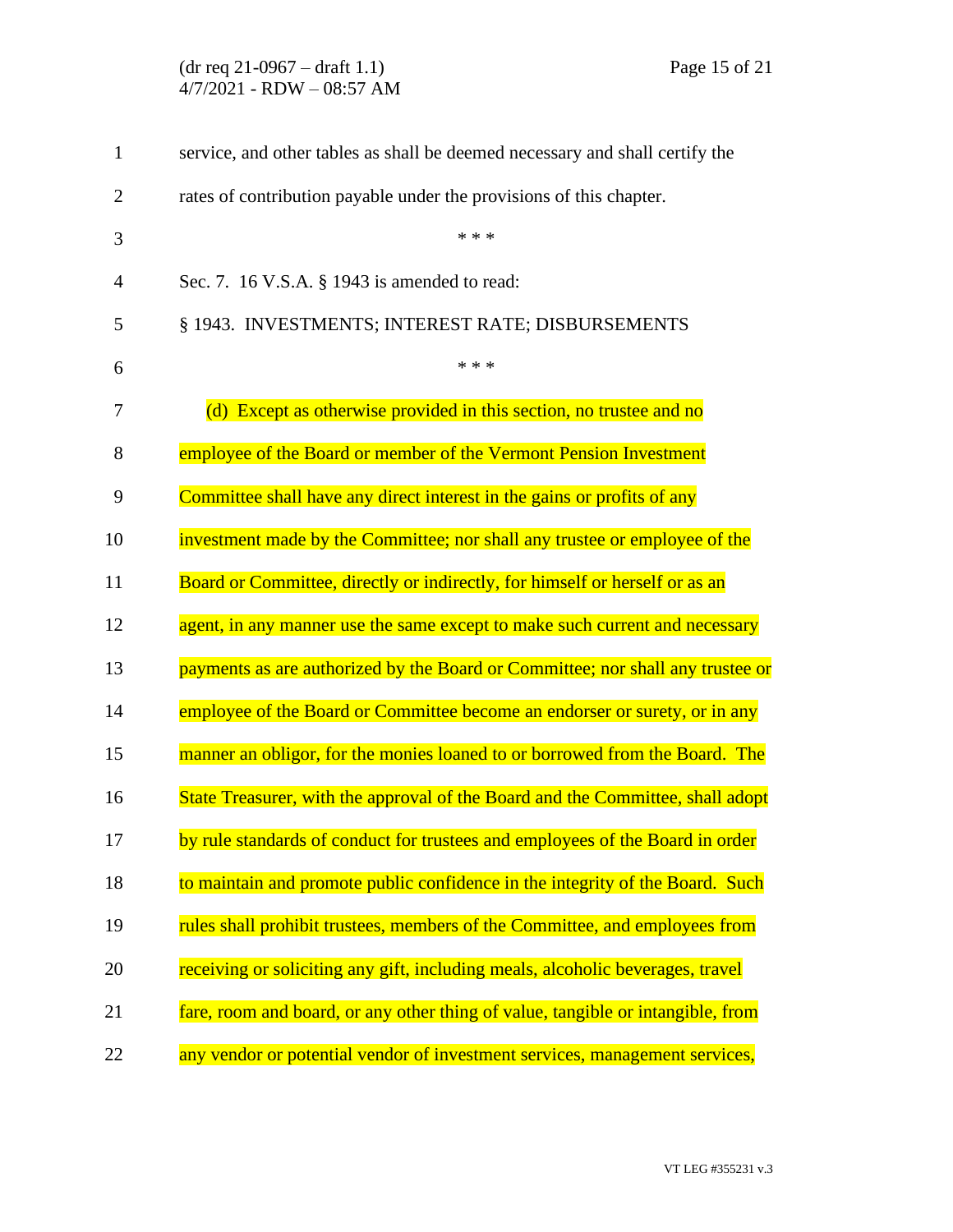| $\mathbf{1}$   | brokerage services, and other services to the Board. [FOR COMMITTEE              |
|----------------|----------------------------------------------------------------------------------|
| $\overline{2}$ | <b>DISCUSSION]</b>                                                               |
| 3              | Sec. 8. 24 V.S.A. $\S$ 5062 is amended to read:                                  |
| $\overline{4}$ | § 5062. RETIREMENT BOARD; MEDICAL BOARD; ACTUARY; RATES                          |
| 5              | OF CONTRIBUTION; SAFEKEEPING OF SECURITIES                                       |
| 6              | * * *                                                                            |
| $\overline{7}$ | (k) Immediately after the establishment of the Retirement System, the            |
| 8              | Retirement Board shall adopt for the Retirement System such mortality and        |
| 9              | service tables as shall be deemed necessary and shall certify the rates of       |
| 10             | contribution payable under the provisions of this chapter. At least once in each |
| 11             | five year three-year period following the establishment of the System, the       |
| 12             | actuary shall make an actuarial investigation into the mortality, service, and   |
| 13             | compensation experience of the members and beneficiaries of the Retirement       |
| 14             | System, and taking into account the results of such investigation, the           |
| 15             | Retirement Board shall adopt for the Retirement System such mortality,           |
| 16             | service, and other tables as shall be deemed necessary and shall certify the     |
| 17             | rates of contribution payable under the provisions of this chapter.              |
| 18             | * * *                                                                            |
| 19             | Sec. 9. 24 V.S.A. § 5063 is amended to read:                                     |
| 20             | § 5063. INVESTMENTS; INTEREST RATE; DISBURSEMENTS                                |
| 21             | * * *                                                                            |
| 22             | (e) Except as otherwise herein provided, no trustee and no employee of the       |
| 23             | Retirement Board or Vermont Pension Investment Committee shall have any          |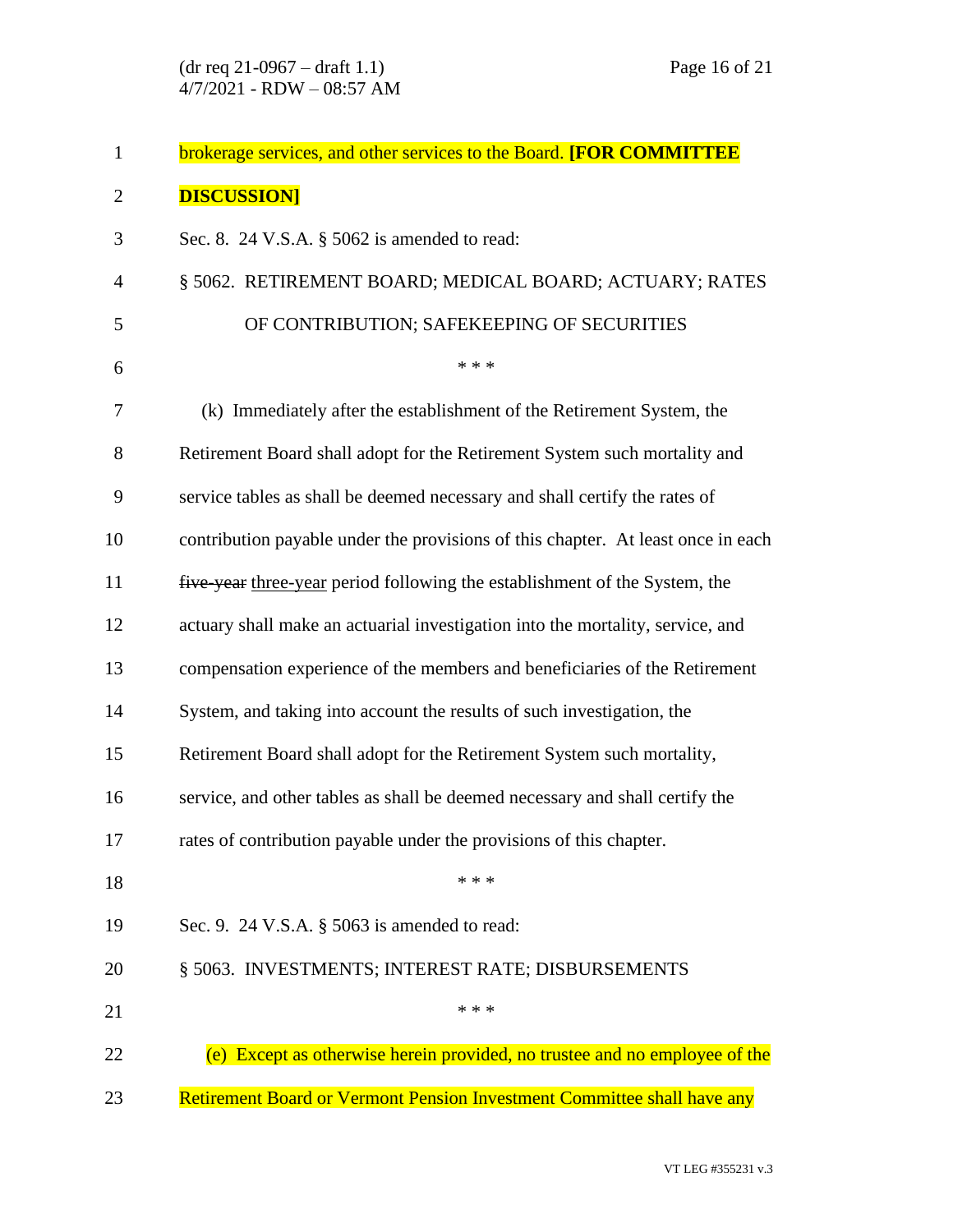(dr req 21-0967 – draft 1.1) Page 17 of 21 4/7/2021 - RDW – 08:57 AM

| $\mathbf{1}$   | direct interest in the gains or profits of any investment made by the Committee, |
|----------------|----------------------------------------------------------------------------------|
| $\overline{2}$ | nor shall any trustee, member of the Committee, or employee of the Board or      |
| 3              | Committee, directly or indirectly, for himself or herself or as an agent, in any |
| $\overline{4}$ | manner use the same except to make such current and necessary payments as        |
| 5              | are authorized by the Board or Committee; nor shall any trustee or employee of   |
| 6              | the Board or Committee become an endorser or surety, or in any manner an         |
| 7              | obligor, for monies loaned to or borrowed from the Board. [FOR                   |
| 8              | <b>COMMITTEE DISCUSSION</b>                                                      |
| 9              | Sec. 10. PENSION DESIGN AND FUNDING TASK FORCE; STATE                            |
| 10             | EMPLOYEES' RETIREMENT SYSTEM; STATE TEACHERS'                                    |
| 11             | RETIREMENT SYSTEM; REPORT                                                        |
| 12             | (a) Creation. There is created the Pension Design and Funding Task Force         |
| 13             | to review and report on the design and funding of retirement and retiree health  |
| 14             | benefit plans for the Vermont State Employees' Retirement System and the         |
| 15             | Vermont State Teachers' Retirement System.                                       |
| 16             | (b) Membership.                                                                  |
| 17             | (1) The Task Force shall be composed of the following members:                   |
| 18             | (A) Three current members of the House of Representatives, not all               |
| 19             | from the same political party, who shall be appointed by the Speaker of the      |
| 20             | House;                                                                           |
| 21             | Three current members of the Senate, not all from the same<br>(B)                |
| 22             | political party, who shall be appointed by the Committee on Committees;          |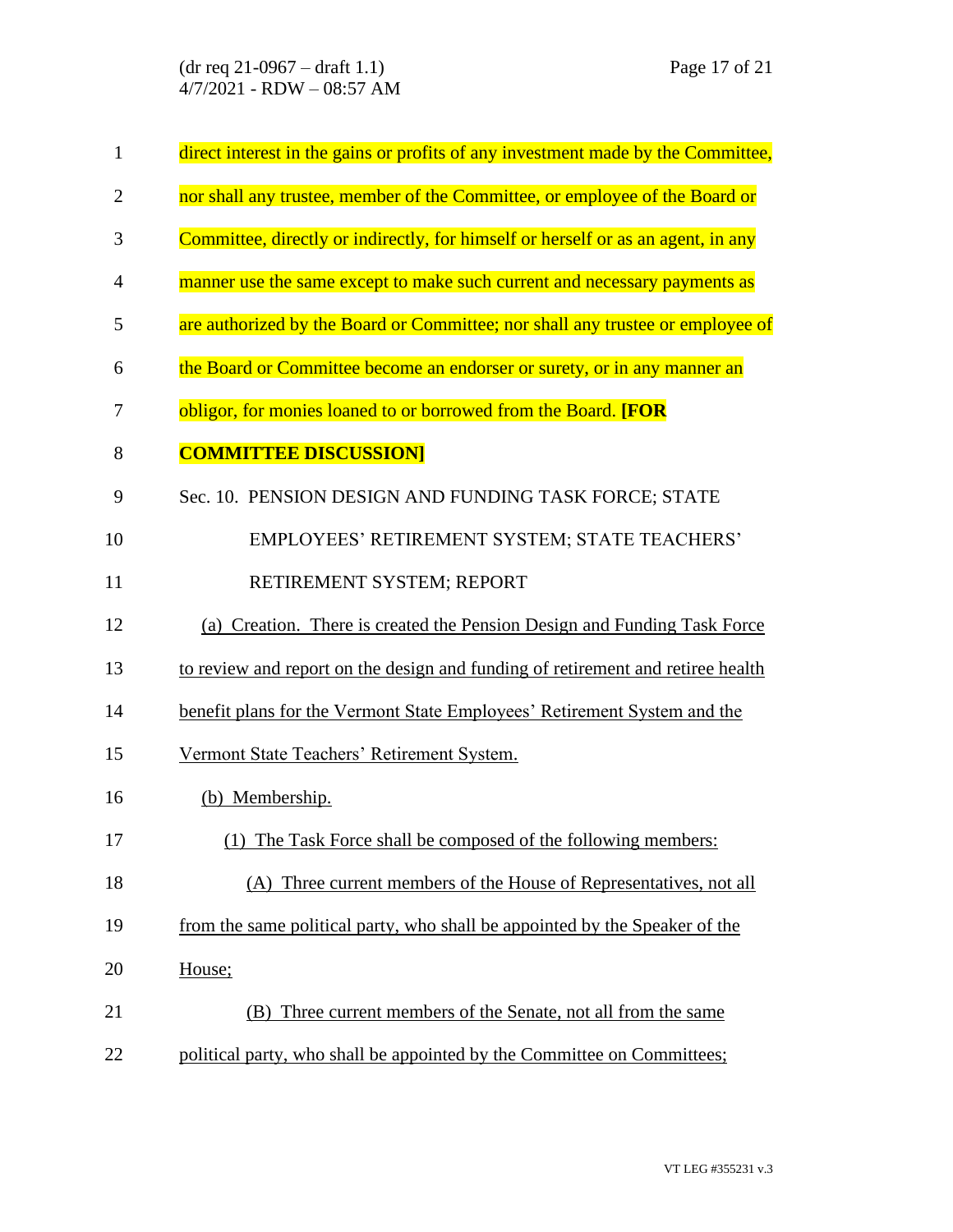| $\mathbf{1}$   | (C) the Director of the Retirement Division, Office of the State                    |
|----------------|-------------------------------------------------------------------------------------|
| $\overline{2}$ | Treasurer or designee;                                                              |
| 3              | (D) the Commissioner of Financial Regulation or designee;                           |
| 4              | (E) the Commissioner of Human Resources or designee;                                |
| 5              | (F) two members, who shall be appointed by the president of the                     |
| 6              | Vermont-NEA;                                                                        |
| 7              | (G) two members, who shall be appointed by the president of the                     |
| 8              | Vermont State Employees Association, or designee;                                   |
| 9              | (H) one school board member, who shall be appointed by the                          |
| 10             | Committee on Committees; and                                                        |
| 11             | (I) one member of the business community, who shall be appointed                    |
| 12             | by the Speaker of the House.                                                        |
| 13             | $(2)(A)$ The members appointed pursuant to subdivisions $(1)(A)$ and $(B)$          |
| 14             | of this subsection (b) shall not be direct or indirect beneficiaries of the         |
| 15             | Vermont State Employees' Retirement System or the Vermont State Teachers'           |
| 16             | Retirement System.                                                                  |
| 17             | The members appointed pursuant to subdivisions $(1)(F)$ – $(I)$ of<br>(B)           |
| 18             | this subsection (b) shall not be currently serving as a legislator or the spouse or |
| 19             | partner of an individual currently serving as a legislator.                         |
| 20             | (c) Powers and duties. The Task Force shall make recommendations about              |
| 21             | plan design, benefit provisions, and appropriate funding sources, along with        |
| 22             | other recommendations it deems appropriate for consideration, consistent with       |
| 23             | actuarial and governmental accounting standards, as well as demographic and         |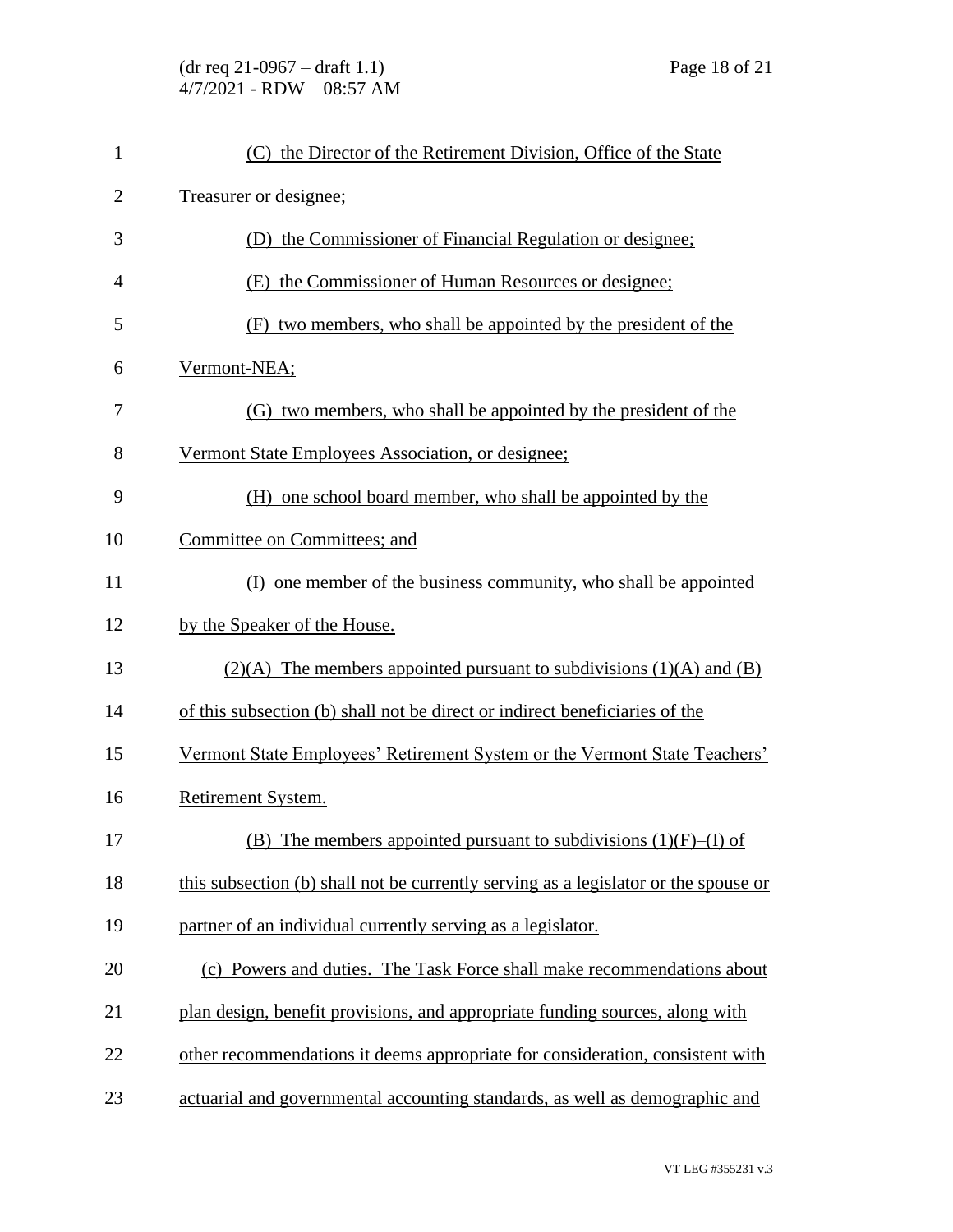| $\mathbf{1}$   | workforce trends and the long-term sustainability of the benefit programs,        |
|----------------|-----------------------------------------------------------------------------------|
| $\overline{c}$ | including the following:                                                          |
| 3              | (1) an evaluation of current benefits structures and contribution                 |
| $\overline{4}$ | characteristics in comparison to other comparable public and private systems;     |
| 5              | (2) an estimate of the cost of current and proposed benefits structures on        |
| 6              | a budgetary, pay-as-you-go basis and full actuarial accrual basis;                |
| 7              | (3) a five-year review of benefit expenditure levels as well as employer          |
| 8              | and employee contribution levels and growth rates and a three-, five- and         |
| 9              | ten-year projection of these levels and rates;                                    |
| 10             | (4) based on benefit and funding benchmarks, options for providing new            |
| 11             | benefit structures with the objective of adequate benefits within the established |
| 12             | cost containment benchmarks;                                                      |
| 13             | (5) funding methods, including contributions from the State,                      |
| 14             | municipalities, and employees, to achieve these objectives;                       |
| 15             | (6) an evaluation of a shared-risk model for employee contributions and           |
| 16             | cost-of-living adjustments;                                                       |
| 17             | (7) a plan for prefunding other postemployment benefits, with an                  |
| 18             | evaluation of using federal funds to the extent permissible; and                  |
| 19             | (8) setting a pension stabilization target number.                                |
| 20             | (d) Stakeholder input. During the course of its deliberations and prior to        |
| 21             | any final recommendations being made, the Task Force should solicit input,        |
| 22             | including through public hearings, from the affected stakeholders.                |
| 23             | (e) Assistance.                                                                   |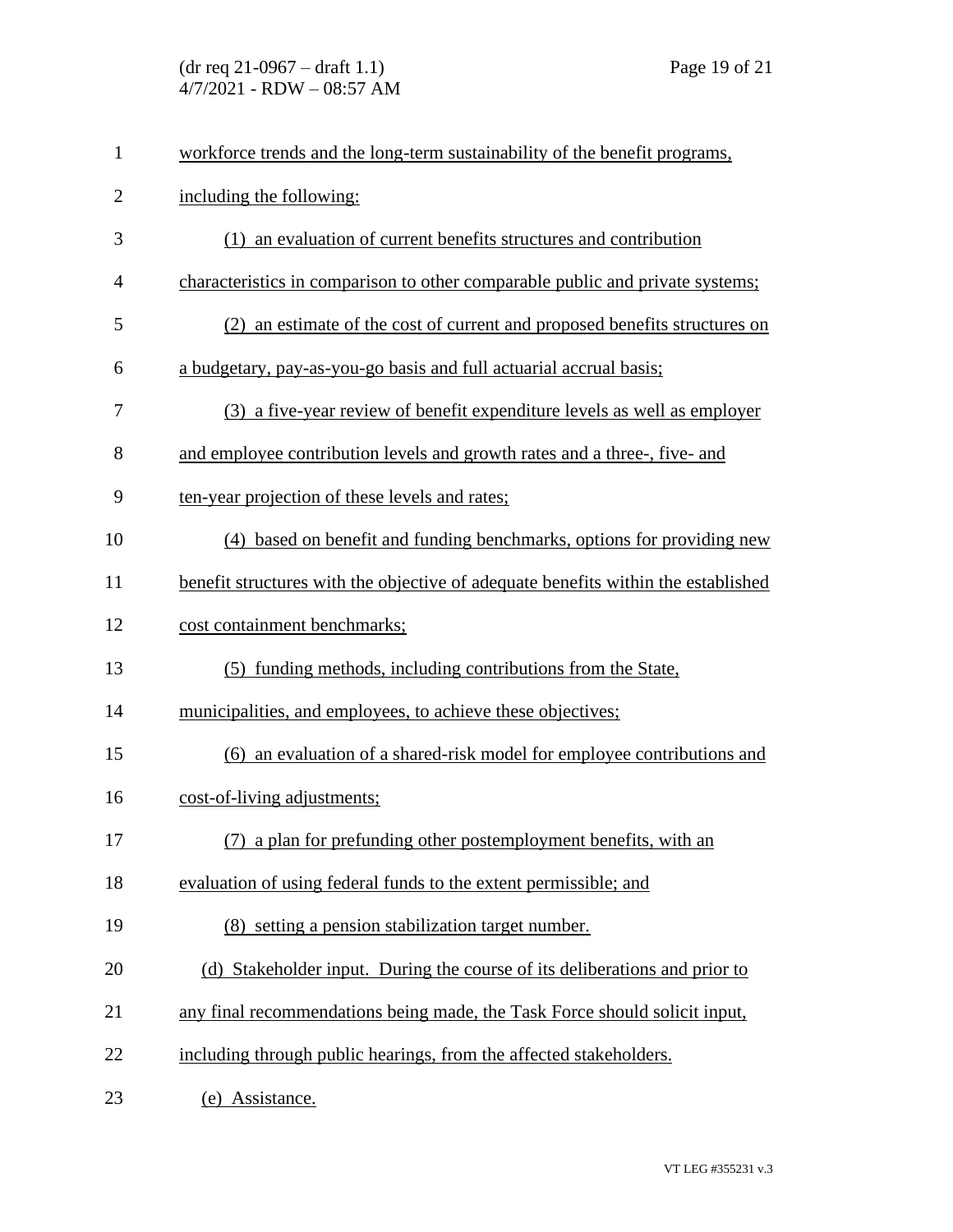| $\mathbf{1}$   | (1) The Task Force shall have:                                                   |
|----------------|----------------------------------------------------------------------------------|
| $\overline{2}$ | (A) administrative, technical, and legal assistance from the Office of           |
| 3              | the State Treasurer;                                                             |
| $\overline{4}$ | (B) fiscal assistance from the Joint Fiscal Office; and                          |
| 5              | (C) committee support services from the Office of Legislative                    |
| 6              | Operations.                                                                      |
| 7              | (2) The Joint Fiscal Committee may provide benchmark targets                     |
| 8              | reducing the rate of expenditure growth for retirement and retiree health        |
| 9              | benefits to the Task Force to guide the development of recommendations.          |
| 10             | (3) The Task Force may contract for advisory services from an                    |
| 11             | independent benefits expert and legal expert, as necessary. The sum of not       |
| 12             | more than \$200,000.00 in general funds shall be appropriated for this purpose.  |
| 13             | Report. On or before September 1, 2021, the Task Force shall submit a<br>(f)     |
| 14             | written report to the Governor and to the House and Senate Committees on         |
| 15             | Government Operations with its findings and any recommendations for              |
| 16             | legislative action. The Task Force shall also provide the report to the Board of |
| 17             | Trustees of the State Employees' and Teachers' Retirement Systems for their      |
| 18             | consideration and comment to the General Assembly.                               |
| 19             | (g) Meetings.                                                                    |
| 20             | (1) The members appointed pursuant to subsection $(b)(1)(A)$ and $(B)$ of        |
| 21             | this section shall appoint a House and Senate member as co-chairs, who shall     |
| 22             | call the first meeting of the Task Force to occur on or before July 15, 2021.    |
| 23             | (2) A majority of the membership shall constitute a quorum.                      |